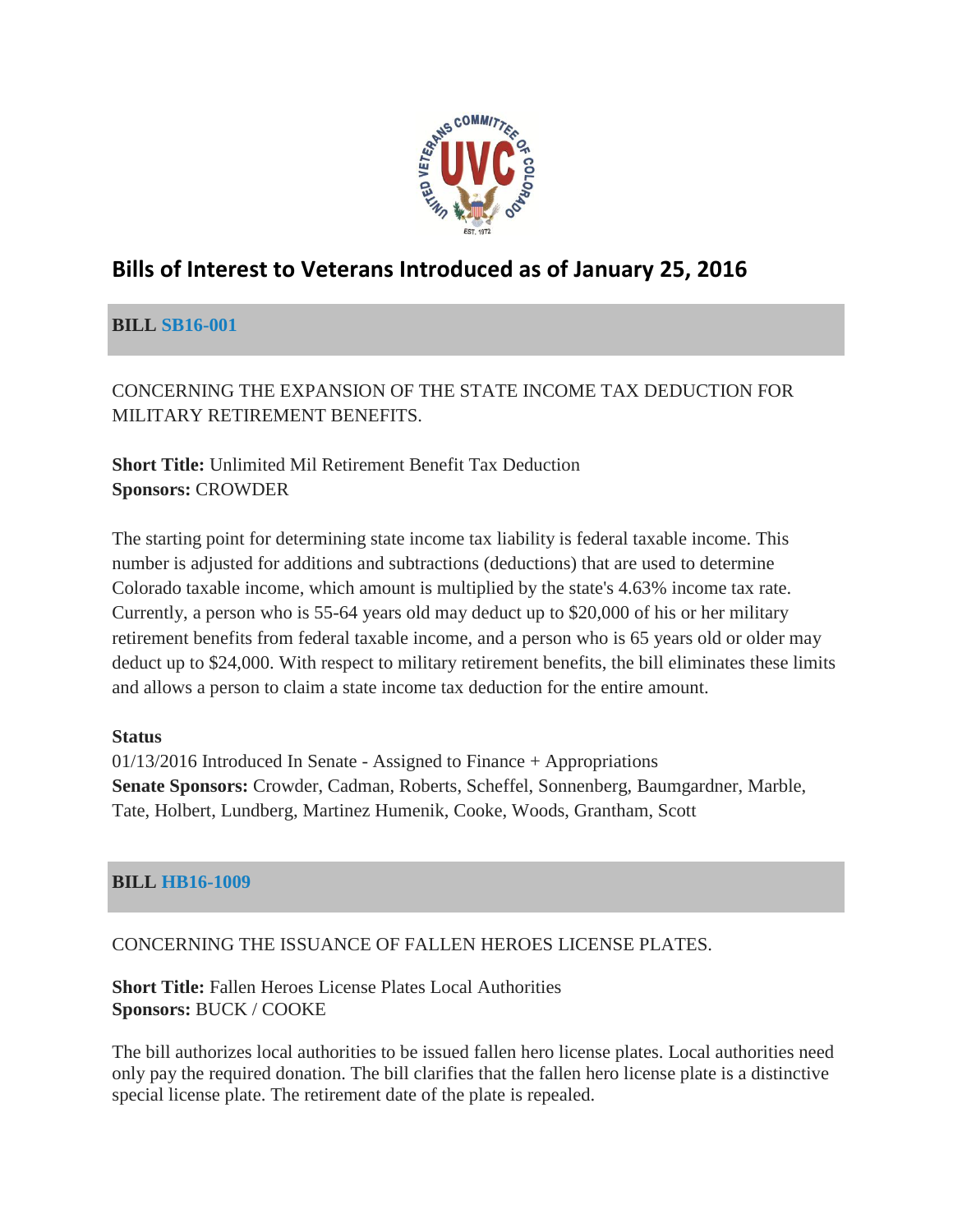**Status**  $01/13/2016$  00:10 Introduced In House - Assigned to Transportation & Energy **House Sponsors:** Buck **Senate Sponsors:** Cooke

#### **BILL [HB16-1061](http://www.statebillinfo.com/sbi/index.cfm?fuseaction=Bills.View&billnum=HB16-1061)**

CONCERNING A REQUIREMENT THAT THE TRANSPORTATION INFRASTRUCTURE NEEDS OF FEDERAL MILITARY INSTALLATIONS BE GIVEN FULL CONSIDERATION DURING THE PREPARATION OF THE COMPREHENSIVE STATEW IDE TRANSPORTATION PLAN.

**Short Title:** Military Installation Transp Needs Planning **Sponsors:** CARVER

The bill requires the comprehensive statewide transportation plan prepared by the department of transportation to include an emphasis on coordination with federal military installations in the state to identify the transportation infrastructure needs of the installations and ensure that those needs are given full consideration during the formation of the plan.

#### **Status**

 $01/13/2016$  00:10 Introduced In House - Assigned to Transportation & Energy **House Sponsors:** Carver and Nordberg

### **BILL [HB16-1102](http://www.statebillinfo.com/sbi/index.cfm?fuseaction=Bills.View&billnum=HB16-1102)**

#### CONCERNING A REQUIREMENT THAT DRUG MANUFACTURERS REPORT PRODUCTION COSTS FOR CERTAIN HIGH-COST PRESCRIPTION DRUGS.

**Short Title:** Drug Production Costs Transparency Requirements **Sponsors:** GINAL / NEWELL

The bill requires a drug manufacturer that produces a prescription drug made available in Colorado and for which the wholesale acquisition cost equals or exceeds \$50,000 per year or per course of treatment to submit a report to the Colorado commission on affordable health care (commission) detailing the production costs for the drug. The report is to include:

- \* Costs for research and development;
- \* Clinical trials and regulatory costs;
- \* Costs for materials, manufacturing, and administration attributable to the drug;
- \* Costs paid by another entity, including grants, subsidies, or other support;
- \* Acquisition costs, including patents and licensing costs;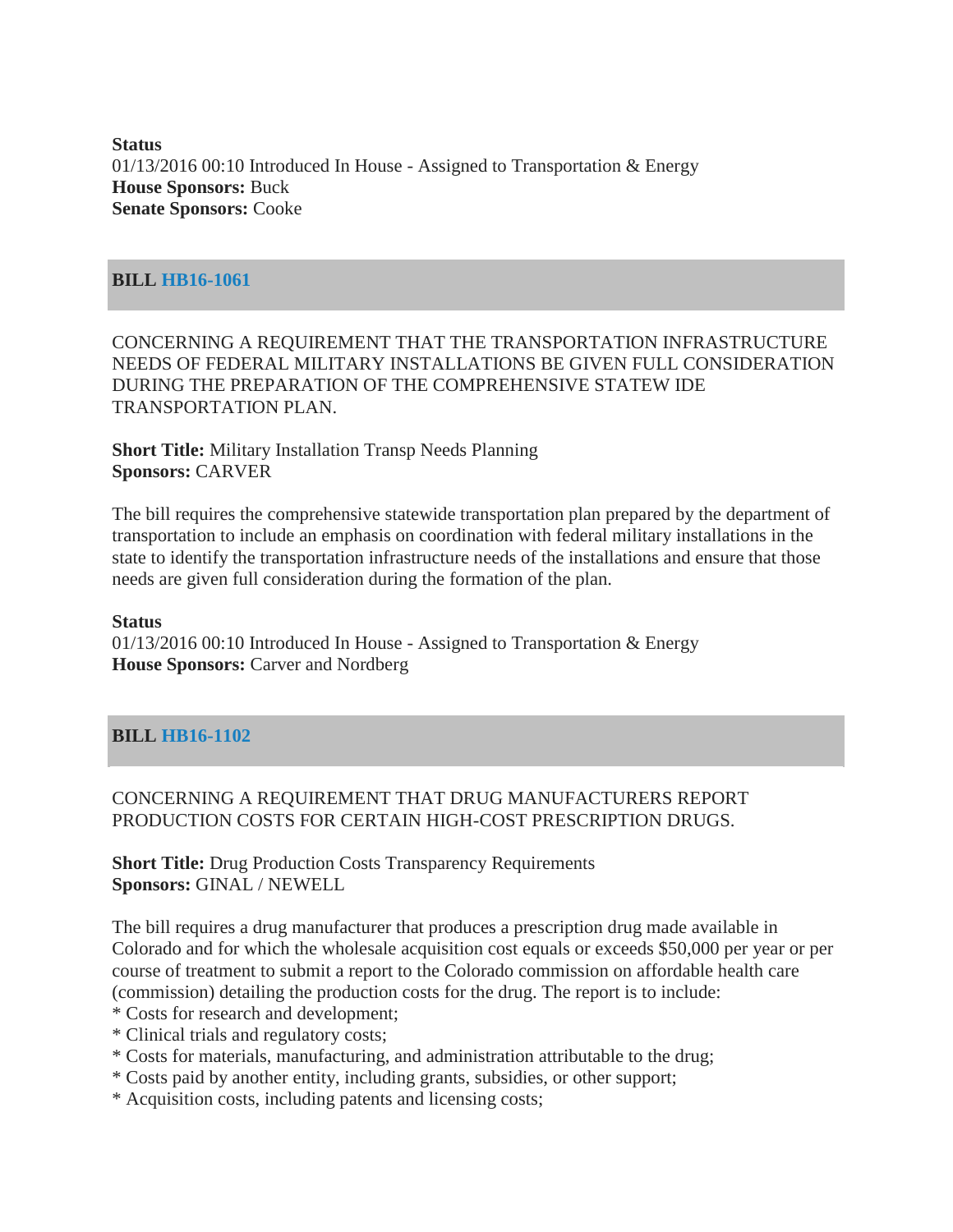\* Marketing and advertising costs. Additionally, a manufacturer must report the cumulative annual history of increases in the average wholesale price and wholesale acquisition cost of the drug, the total company profits attributable to the drug, and the total amount of financial assistance the manufacturer has provided through patient prescription assistance programs. Manufacturers must submit the report to the commission by August 1, 2016. By June 1, 2016, the commission must develop a form for manufacturers to use to submit the report. Additionally, the commission is to submit a report to the general assembly by December 1, 2016, that outlines the information reported by drug manufacturers and contains any recommendations the commission may have regarding legislative, administrative, or other policy changes based on the data received from drug manufacturers.

#### **Status**

01/19/2016 Introduced In House - Assigned to Health, Insurance, & Environment **House Sponsors:** Ginal, Buckner, Hullinghorst, Lee, Lontine, Salazar, Vigil **Senate Sponsors:** Newell and Roberts, Aguilar, Kefalas

#### **BILL [HB16-1112](http://www.statebillinfo.com/sbi/index.cfm?fuseaction=Bills.View&billnum=HB16-1112)**

### CONCERNING THE CREATION OF THE TRAINING VETERANS TO TRAIN THEIR OWN SERVICE DOGS PILOT PROGRAM .

### **Short Title:** Training Vets To Train Service Dogs Pilot Program **Sponsors:** LANDGRAF / CROWDER

The bill creates the training veterans to train their own service dogs pilot program (program) and the training veterans to train their own service dogs pilot program fund. The purpose of the program is to identify a group of up to 10 eligible veterans, as defined by federal law and who have been referred by a qualified mental health professional, to participate in the program, to pair with dogs. The dogs will be identified by qualified canine trainers in conjunction with the veterans. The participants will foster, train, and ultimately utilize the dog he or she has been paired with as a service or companion animal. The program will further offer those veterans who graduate from the program with a trained dog the opportunity and necessary follow-along services to expand the program, if willing, through identifying, fostering, and training a subsequent dog for another eligible veteran who is unable to complete one or more parts of the process due to physical or other limitations. The executive director of the department of human services (director) shall establish and post criteria, including eligibility criteria, for the program. The director shall establish guidelines and timelines for a request for proposals process to select a nonprofit entity (nonprofit) to facilitate operations for the program. The chosen nonprofit shall record and report measurable outcomes to the director.

#### **Status**

01/20/2016 Introduced In House - Assigned to Public Health Care & Human Services **House Sponsors:** Landgraf, Lontine, Priola, Roupe, Windholz, Ginal, Carver, Brown, Joshi, Pabon, Rankin, Ryden, Saine, Thurlow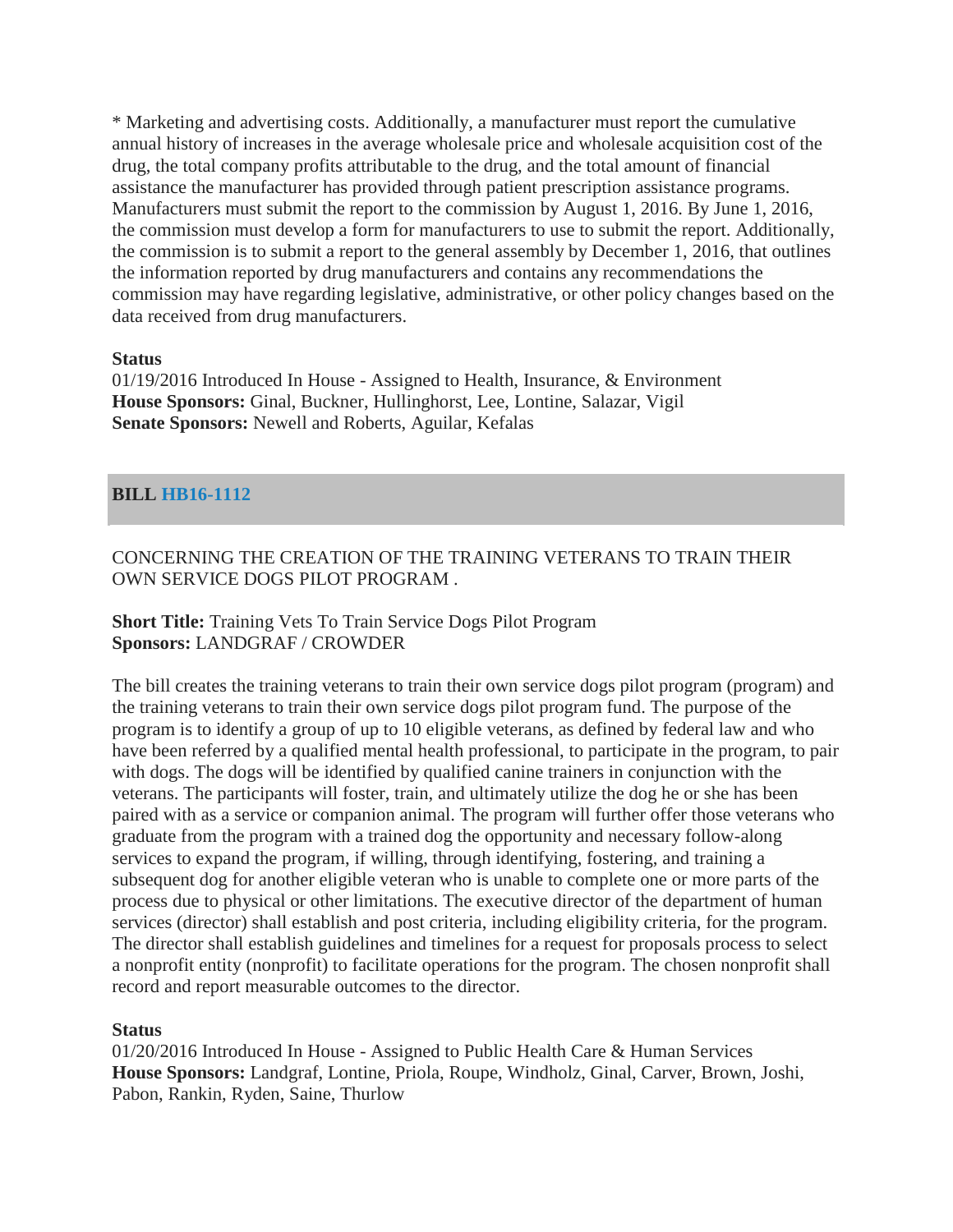#### **BILL [HB16-1125](http://www.statebillinfo.com/sbi/index.cfm?fuseaction=Bills.View&billnum=HB16-1125)**

#### CONCERNING CREATING A COLORADO STATUTORY REFERENCE TO CONFORM WITH THE FEDERAL DEFINITION OF "VETERAN".

**Short Title:** Aligning Definition Of Veteran With Federal Law **Sponsors:** ROUPE / BAUMGARDNER

The bill creates a Colorado statutory reference to conform with the federal definition of "veteran".

#### **Status**

01/20/2016 Introduced In House - Assigned to State, Veterans, & Military Affairs **House Sponsors:** Roupe, Carver, Landgraf, Lontine, Dore **Senate Sponsors:** Baumgardner, Garcia, Lambert, Todd

#### **BILL [HB16-1134](http://www.statebillinfo.com/sbi/index.cfm?fuseaction=Bills.View&billnum=HB16-1134)**

#### CONCERNING MODIFICATIONS TO THE SERVICE-DISABLED VETERAN-OWNED SMALL BUSINESSES PREFERENCE IN STATE PROCUREMENT.

**Short Title:** Service-disabled Veteran-owned Bus In Procurement **Sponsors:** CARVER / TODD

In 2014, the general assembly established a goal that, in awarding contracts that are subject to the state "Procurement Code", the state would award at least 3% of all contracts by dollar value to service-disabled veteran-owned small businesses. The bill changes the procurement goal into a requirement as follows:

\* In the 2016-17 fiscal year, at least one percent of state contracts by dollar value shall be awarded to service-disabled veteran-owned small businesses;

\* In the 2017-18 fiscal year, at least 2% of state contracts by dollar value shall be awarded to service-disabled veteran-owned small businesses; and

\* In the 2018-19 fiscal year and in each fiscal year thereafter, at least 3% of state contracts by dollar value shall be awarded to service-disabled veteran-owned small businesses. Current law allows a state agency to grant a preference to a service-disabled veteran-owned small business to satisfy the procurement goal. The bill maintains the ability for a state agency to grant such a preference to satisfy the procurement requirement and also allows a state agency to grant a preference for a business that includes in its bid that it will use at least one service-disabled veteran-owned small business as a subcontractor if the business is awarded the contract. The bill also authorizes a state agency to include work performed by a subcontractor that is a service